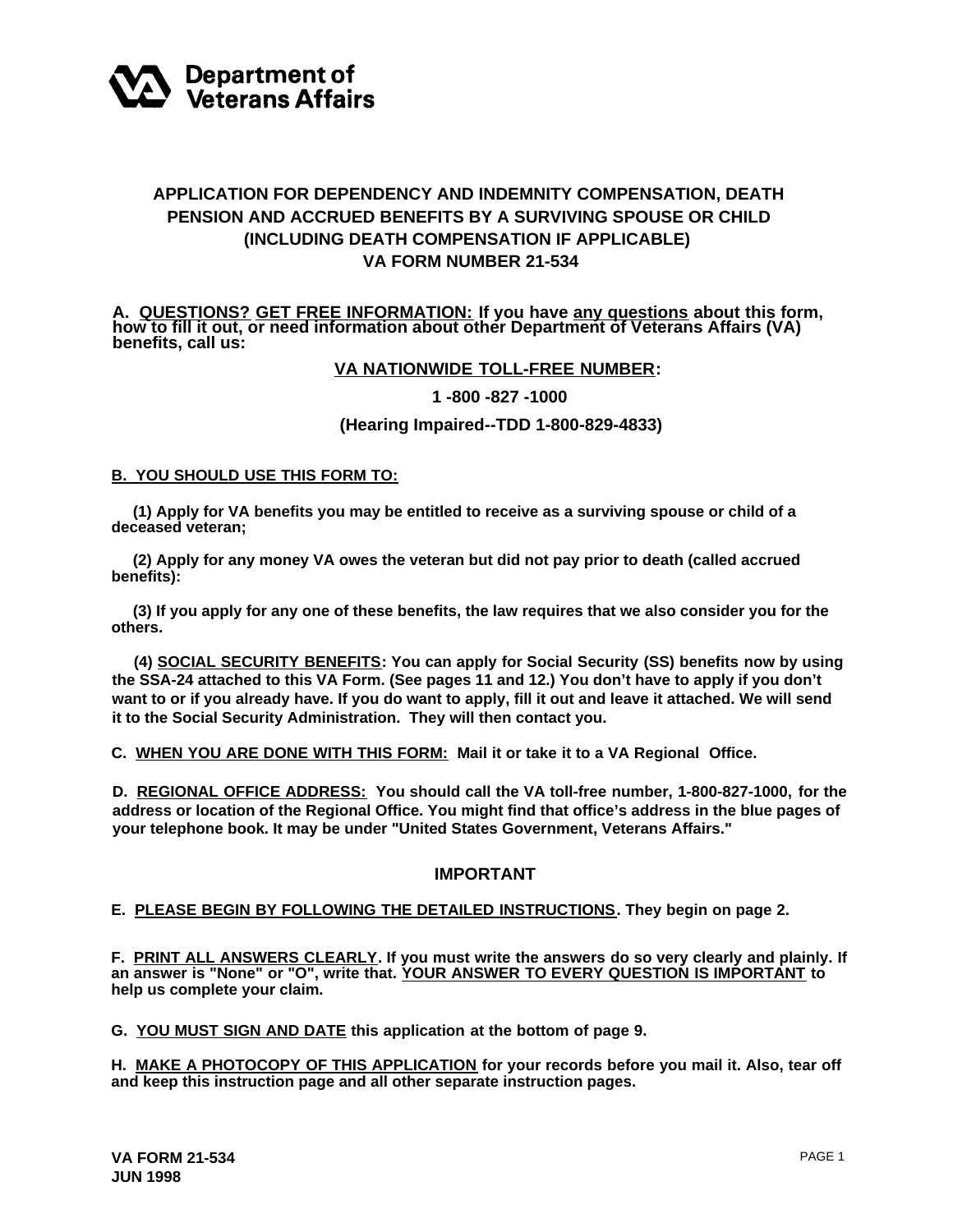#### **INSTRUCTIONS FOR VA FORM 21-534**

## **READ VERY CAREFULLY, DETACH, AND RETAIN THESE INSTRUCTION SHEETS FOR YOUR REFERENCE**

CALL VA AT 1 800 827 1000 FOR FREE HELP WITH THIS FORM (HEARING IMPAIRED TDD 1 800 829 4833)

A. PAYMENT OF BENEFITS - GENERAL

 (1) Dependency and Indemnity Compensation may be payable when (1) the veteran's death occurred in service, or (2) when a veteran dies of service-connected disability, or (3) in certain circumstances if a veteran rated totally disabled from service-connected disability dies from non-service-connected conditions.

 (2) Death Pension may be payable when the death of a veteran with wartime service is not due to service, provided income is within applicable limits.

 (3) A higher rate of benefits is payable to a surviving spouse who is a patient in a nursing home or otherwise determined to be in need of regular aid and attendance or who is permanently housebound due to disability.

 (a) The rate of pension paid depends upon the amount of family income and the number of dependent children, according to a formula provided by law.

(b) If there is no surviving spouse, pension may be payable on behalf of a child or children.

 (c) Because benefit rates and income limits are frequently changed, it is not possible to keep such information current in these instructions. Information regarding current income limitations and rates of benefits may be obtained by contacting your nearest VA office at 1 800 827 1000.

 (4) Unless a claim for Dependency and Indemnity Compensation is filed within one year from date of death, that benefit is not payable from a date earlier than the date the claim is received in the VA.

 (5) Unless a claim for pension is filed within 45 days from date of death, that benefit is not payable from a date earlier than the date the claim is received in the VA.

B. REPRESENTATION - You may be represented, without charge, by an accredited representative of a veterans organization or other service organization, recognized by the Secretary of the Veterans Affairs, or you may employ an attorney to assist you with your claim. Typical examples of counsel who may be available include attorneys in private practice or legal aid services. If you desire representation, let us know and we will send you the necessary forms. If you have already designated a representative, no further action is required on your part.

C. HEARINGS - You have the right to a personal hearing at any stage of claims processing, either before or after a decision is made. This right may be exercised with regard to an original claim, supplemental claim or with regard to any subsequent action affecting your entitlement. All you need do is inform the nearest VA office as to your desires, and we will arrange a time and place for the hearing. You may bring witnesses if you desire and their testimony will be entered in the record. VA will furnish the hearing room, provide hearing officials, and prepare the transcript of the proceedings. VA cannot pay any of your expenses in connection with the hearing.

D. HOW TO COMPLETE THE APPLICATION - ALL THE INFORMATION REQUESTED MUST BE ANSWERED FULLY AND CLEARLY OR ACTION ON YOUR CLAIM MAY BE DELAYED. IF YOU DO NOT KNOW THE ANSWER, WRITE "UNKNOWN."

E. MINORS AND INCOMPETENTS - If the person for whom the claim is being made is a minor or is incompetent, the application form should be completed and filed by the legal guardian or, if no legal guardian has been appointed, it may be completed and filed by some person acting on behalf of the minor or incompetent.

F. EVIDENCE - GENERAL - If you are unable to furnish with this application form any of the required evidence asked for anywhere in these instructions, state why you are unable on a separate sheet. Evidence filed previously with the Department of Veterans Affairs need not be filed again in connection with this claim at this time.

G. EVIDENCE - MEDICAL - A medical statement should accompany the application of a surviving spouse who is housebound or who requires the aid and attendance of another person if he or she is not a nursing home patient. A nursing home patient should furnish a statement signed by an official of the nursing home showing the date of admission and patient status. Also, indicate in Item 37, "Remarks," that you are a nursing home patient and give the name and address of the nursing home.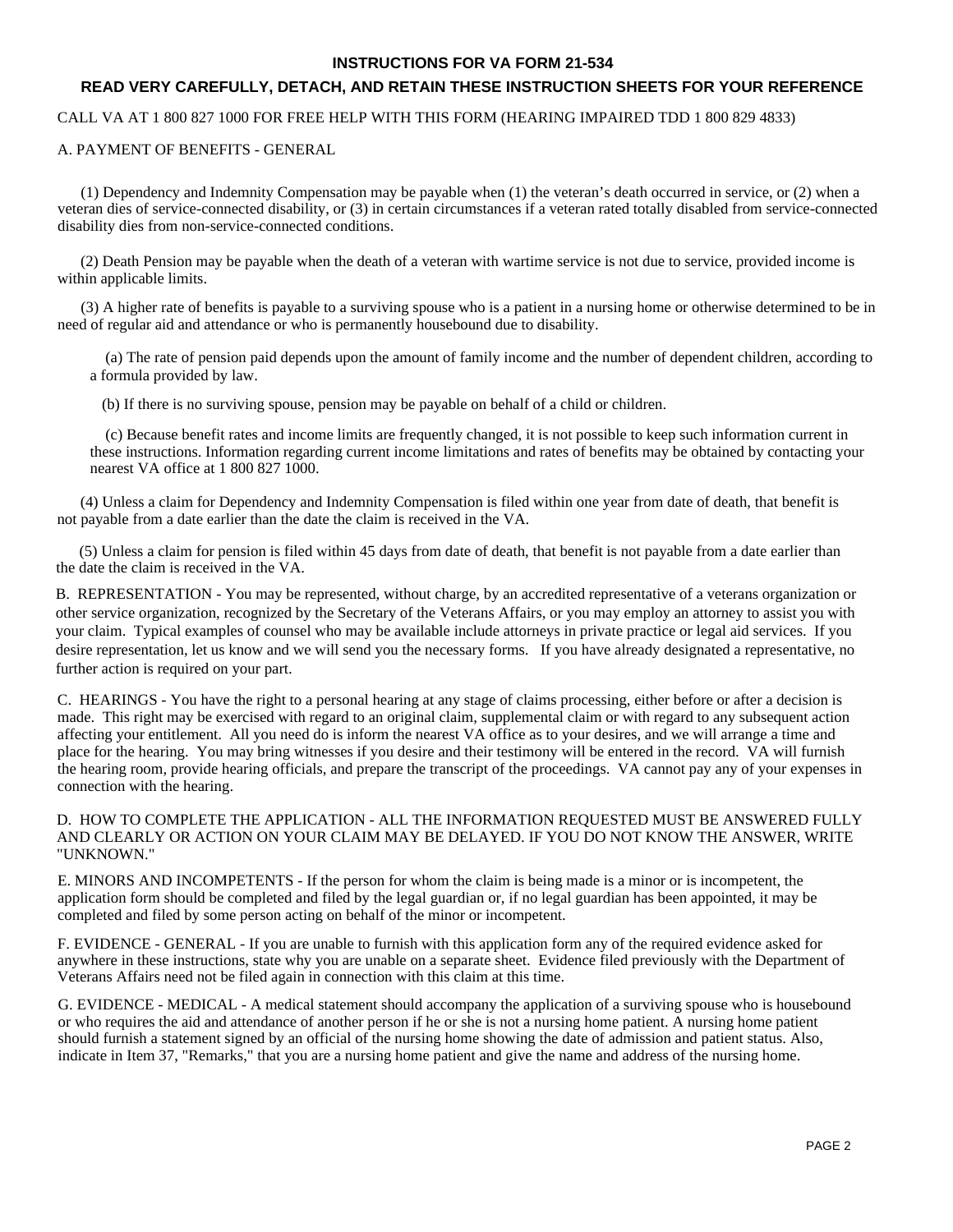H. SERVICE INFORMATION (See application form, Part I, blocks 11A, 11B, 11C and 11D) - Complete information should be furnished for each period of the veteran's active service including service as a commissioned officer in the National Oceanic and Atmospheric Administration including officers of the Coast and Geodetic Survey and Environmental Science Services Administration or Public Health Service. If the veteran never filed a claim with the Department of Veterans Affairs, you should furnish the discharge or separation document issued by the service department for each period of service listed.

I. INFORMATION RELATING TO MARRIAGE (See application form Part II) - Complete information concerning all marriages entered into by either the surviving spouse or the veteran and the termination of such marriages must be furnished in Items 13 through 17. Specific details as to date, place and manner of dissolution of each marriage must be included. Show the month, day and year for "date". Show city and state for "place".

#### J. INFORMATION CONCERNING CHILDREN (See application form Part III)

 (1) PROOF OF AGE AND RELATIONSHIP OF CHILD. Complete information concerning the birth of all children of the veteran must be furnished in Items 22 through 24. Show the month, day and year for "date." Show city and state for "place."

 (2) HELPLESS CHILD. If any child is claimed as being permanently incapable of self-support by reason of mental or physical defect, it must be shown that such incapacity existed prior to the date the child attained age 18. The nature and extent of the physical or mental impairment should be shown by a statement from the attending physician or other medical evidence, forwarded with the application.

K. NET WORTH (See application form, Part IV)

#### (1) MINORS AND INCOMPETENTS.

(a) Custodian or Guardian of a Surviving Spouse - Report only the net worth of your ward.

 (b) Custodian of Child(ren) - Report your net worth as well as the individual net worth of EACH CHILD for whom benefits are claimed.

 (2) SURVIVING SPOUSE WITH CHILDREN. When a surviving spouse files application in his/her own right, the separate net worth of each child for whom benefits are claimed must also be reported.

 (3) CHILDREN ALONE. When application is filed on behalf of a child in his or her own right, the child's net worth should be reported.

Item 25A - Include market value of stocks, checking accounts, bank deposits, savings and loan accounts, cash and currency.

 Item 25B - Do not include the value of the single dwelling unit or that portion of real property used solely as your principal residence. On all other real estate reduce the market value by amount of any money owed on it such as mortgages or other indebtedness.

 Item 25C - Report the total market value of all rights and interest in all other property not included in Items 25A and B. "Market value" is the price it would currently receive if sold in an open market. Do not include value of ordinary personal effects necessary for your daily living such as an automobile, clothing, furniture and the dwelling (single family unit) used as your principal residence.

Item 25D - Report the total of Items 25A through 25C. This should be your net worth.

L. INCOME OF SURVIVING SPOUSE AND/OR CHILD(REN) (See application form, Part V)

#### (1) MINORS AND INCOMPETENTS.

(a) Custodian or Guardian of a Surviving Spouse - Report only the income of your ward.

 (b) Custodian of Child(ren) - Report your income as well as the individual income of each child for whom benefits are claimed.

 (2) SURVIVING SPOUSE WITH CHILDREN. When a surviving spouse files application in his/her right, the separate income of each child for whom benefits are claimed must also be reported.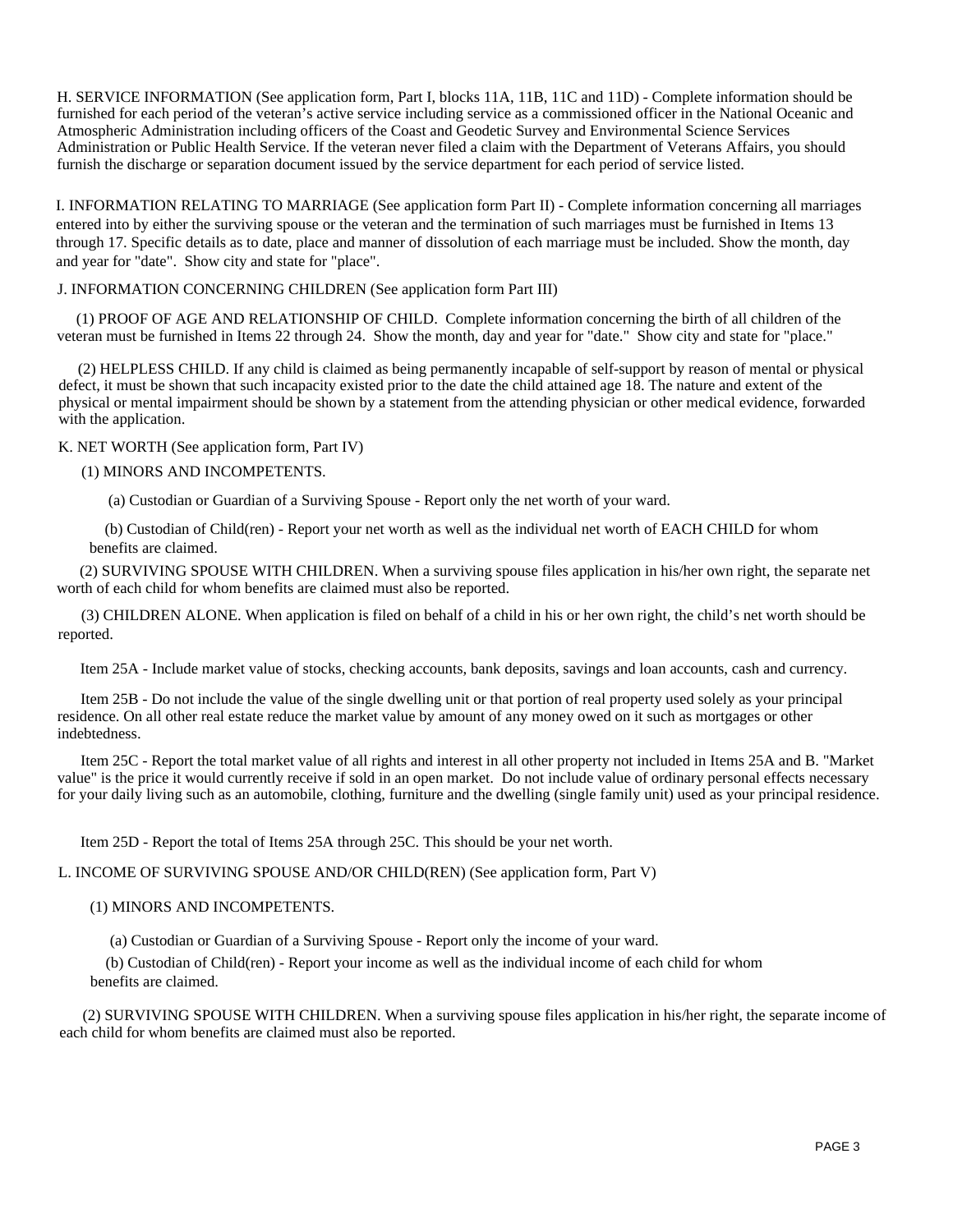(3) FOREIGN CURRENCY EXCHANGE RATES. If you report income in foreign currency, we will convert it into dollars based on the average exchange rate for the preceding four quarters (as provided by the Department of the Treasury).

#### IMPORTANT

YOU MUST SHOW ALL TYPES OF PAYMENTS AND INCOMES FROM ALL SOURCES FOR YOURSELF, SPOUSE AND DEPENDENT CHILDREN BEFORE ANY DEDUCTIONS OR WITHHOLDINGS. UNDER 38 CFR 3.271(a), PAYMENTS OF ANY KIND FROM ANY SOURCE SHALL BE COUNTED AS INCOME UNLESS SPECIFICALLY EXCLUDED BY LAW. VA WILL DETERMINE ANY AMOUNT WHICH DOES NOT COUNT. INCLUDE ALL SEVERANCE PAY OR OTHER ACCRUED PAYMENTS OF ANY KIND OR FROM ANY SOURCE. WHEN NO INCOME IS RECEIVED OR EXPECTED FROM A SPECIFIED SOURCE, WRITE "NONE" IN THE APPROPRIATE BLOCK (ITEMS 26C THROUGH 28D). IF INCOME FROM ANY SOURCE IS ANTICIPATED BUT THE AMOUNT IS NOT YET DETERMINED, WRITE "UNDETERMINED" IN THE APPROPRIATE BLOCK. ATTACH SEPARATE SHEETS IF ADDITIONAL SPACE IS NEEDED.

Items 27F and 28D - When income is reported in these items, the source must be shown in "Remarks," Item 37. If that income is from two or more sources, list each amount separately and clearly indicate the source.

M. COURT OR CLAIM JUDGEMENT, SETTLEMENTS OR COMPROMISES. Money or property received as a result of a claim or legal action for damages based upon the death of the veteran may affect payment of Dependency and Indemnity Compensation or Pension. You must report whether a claim or court action is pending or whether a court decree or settlement or compromise of a claim for damages has been made.

N. DEDUCTIBLE EXPENSES (See application form, Part VI)

(1) If you have paid any expenses of last illness and burial or just debts of the veteran, report them in Part VI of the application. You should also report any expenses of last illness and burial of any children of the veteran, if applicable. Report only payments for which you will not be reimbursed. If you receive reimbursement after you have filed this claim, promptly advise the VA office handling your claim.

(2) Family medical expenses and educational or vocational rehabilitation expenses paid by you may affect your rate of pension. You should report these expenses at the end of the year.

 (3) If you expect to have a continuing high level of unreimbursed medical expenses throughout the year (such as nursing home fees), please make a statement to that effect in "Remarks," Item 37.

PRIVACY ACT INFORMATION: No allowance of compensation or pension may be granted unless this form is completed fully as required by existing law (38 U.S.C. Chapters 13 and 15, Subchapter III). The responses you submit are considered confidential (38 U.S.C. 5701). They may be disclosed outside VA only if the disclosure is authorized under the Privacy Act, including the routine uses identified in the VA system of records, 58VA21/22, Compensation, Pension, Education and Rehabilitation Records - VA, published in the Federal Register. The requested information is considered relevant and necessary to determine maximum benefits under the law. Information submitted is subject to verification through computer matching programs with other agencies.

Income information and employment information furnished by you will be compared with information obtained by VA from the Secretary of Health and Human Services or the Secretary of the Treasury under clause (viii) of section 6103(1)(7)(D) of the Internal Revenue Code of 1986. Any information provided by you including your Social Security Number, may be used in matching programs conducted in connection with any proceeding for the collection of an amount owed the United States by virtue of your participation in any benefit program administered by the Department of Veterans Affairs.

RESPONDENT BURDEN: VA may not conduct or sponsor, and respondent is not required to respond to this collection of information unless it displays a valid OMB Control Number. Public reporting burden for this collection of information is estimated to average 1 hour and 15 minutes per response, including the time for reviewing instructions, searching existing data sources, gathering and maintaining the data needed, and completing and reviewing the collection of information. If you have comments regarding this burden estimate or any other aspect of this collection of information, call 1-800-827-1000 for mailing information on where to send your comments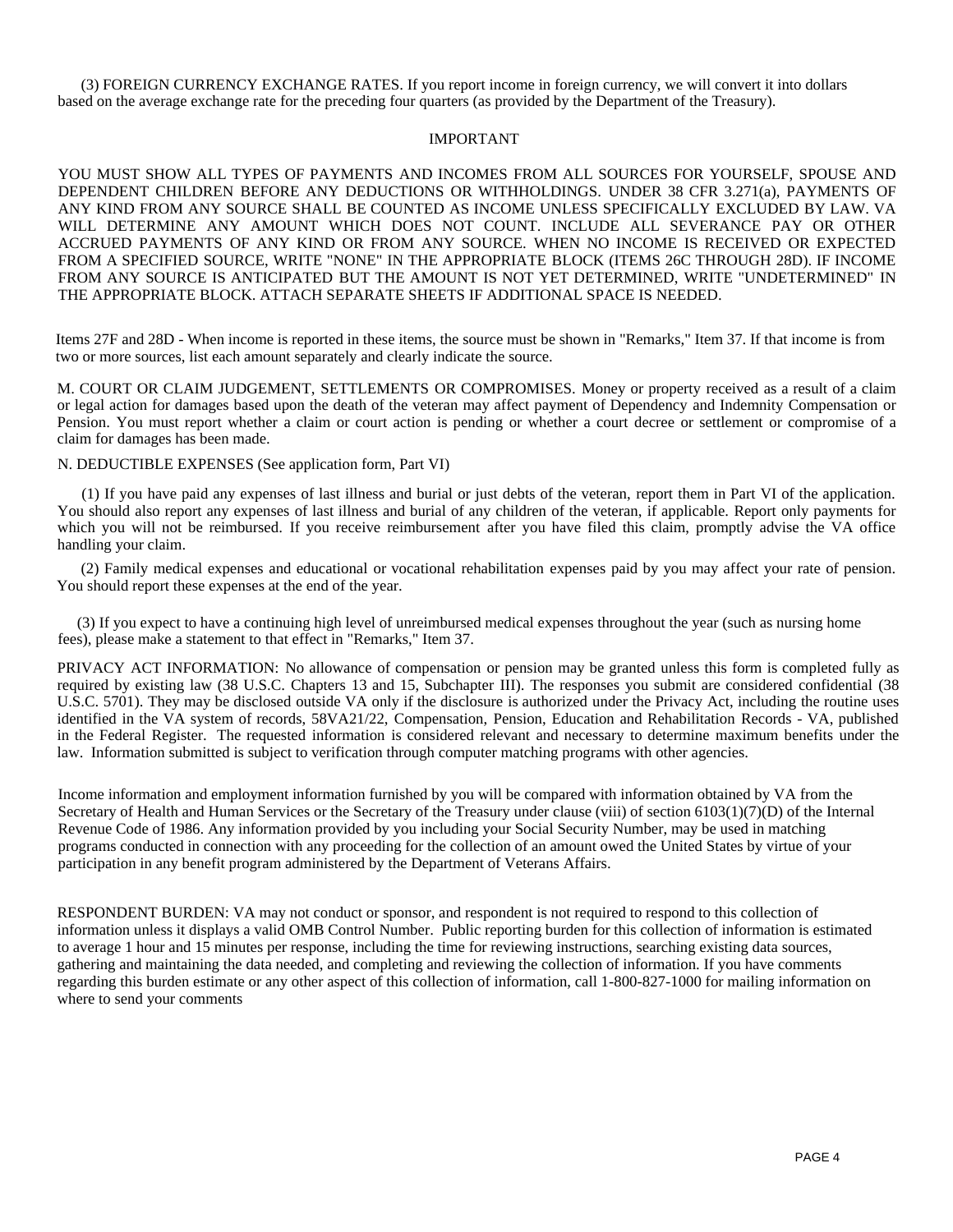|                  |                                                                                                                                                                                                                                                                                 |                                                                                   |                  |                                        |                                                 |                | OMB Approved NO 2900 0004               | Respondent Burden: I hour 15 minutes                       |  |
|------------------|---------------------------------------------------------------------------------------------------------------------------------------------------------------------------------------------------------------------------------------------------------------------------------|-----------------------------------------------------------------------------------|------------------|----------------------------------------|-------------------------------------------------|----------------|-----------------------------------------|------------------------------------------------------------|--|
|                  | Department of Veterans Affairs                                                                                                                                                                                                                                                  |                                                                                   |                  |                                        |                                                 |                |                                         | (DO NOT WRITE IN THIS SPACE)<br><b>VA DATE STAMP</b>       |  |
|                  | APPLICATION FOR DEPENDENCY AND INDEMNITY COMPENSATION, DEATH                                                                                                                                                                                                                    |                                                                                   |                  |                                        |                                                 |                |                                         |                                                            |  |
|                  | PENSION AND ACCRUED BENEFITS BY A SURVIVING SPOUSE OR CHILD<br>(INCLUDING DEATH COMPENSATION IF APPLICABLE)                                                                                                                                                                     |                                                                                   |                  |                                        |                                                 |                |                                         |                                                            |  |
|                  | IMPORTANT - Read instructions carefully before completing this form. Answer all items fully. Detach and retain ONLY the instruction sheets. If<br>more space is required, attach additional sheets and identify each answer by item number. Write clearly or print the answers. |                                                                                   |                  |                                        |                                                 |                |                                         |                                                            |  |
|                  | 1. NAME OF DECEASED VETERAN (First, middle, last)                                                                                                                                                                                                                               |                                                                                   |                  |                                        |                                                 | 2. VA FILE NO. |                                         |                                                            |  |
|                  |                                                                                                                                                                                                                                                                                 |                                                                                   |                  |                                        |                                                 | XC/XSS         |                                         |                                                            |  |
|                  | 3. IF VETERAN PREVIOUSLY APPLIED TO THE VA FOR ANY BENEFIT<br>INSERT VA FILE NUMBER, IF KNOWN, AND IF DIFFERENT FROM ITEM 2                                                                                                                                                     |                                                                                   |                  | 4. RAILROAD<br><b>RETIREMENT</b>       |                                                 |                | 5. SOCIAL SECURITY NO. OF VETERAN       |                                                            |  |
|                  | 6A. NAME OF CLAIMANT (First, middle, last)                                                                                                                                                                                                                                      |                                                                                   |                  |                                        |                                                 |                |                                         | 6B. DAYTIME TELEPHONE NO. (Include Area Code)              |  |
|                  | 6C. MAILING ADDRESS OF CLAIMANT (No.and street or rural route, City or P.O., State and ZIP) Code)                                                                                                                                                                               |                                                                                   |                  |                                        |                                                 |                | 6D. RELATIONSHIP TO VETERAN (Check One) |                                                            |  |
|                  |                                                                                                                                                                                                                                                                                 |                                                                                   |                  |                                        |                                                 |                | SURVIVING SPOUSE                        | CHILD                                                      |  |
|                  |                                                                                                                                                                                                                                                                                 |                                                                                   |                  |                                        |                                                 |                | 6E. SOCIAL SECURITY NO. OF SURVIVI NG   |                                                            |  |
|                  |                                                                                                                                                                                                                                                                                 |                                                                                   |                  |                                        |                                                 |                | SPOUSE OR CLAIMANT                      |                                                            |  |
|                  | PART I - IDENTIFICATION AND SERVICE INFORMATION OF VETERAN (See Instructions, Paragraph H)                                                                                                                                                                                      |                                                                                   |                  |                                        |                                                 |                |                                         |                                                            |  |
| 7. DATE OF BIRTH |                                                                                                                                                                                                                                                                                 |                                                                                   | 8. DATE OF DEATH |                                        |                                                 |                | 9. PLACE OF DEATH                       |                                                            |  |
|                  | 10. ARE YOU CLAIMING THAT THE CAUSE OF DEATH WAS DUE TO SERVICE?                                                                                                                                                                                                                |                                                                                   |                  |                                        |                                                 |                |                                         |                                                            |  |
| <b>YES</b>       | NO                                                                                                                                                                                                                                                                              |                                                                                   |                  |                                        |                                                 |                |                                         |                                                            |  |
| <b>DATE</b>      | 11A. ENTERED ACTIVE SERVICE                                                                                                                                                                                                                                                     | 11B. SERVICE NO.                                                                  |                  |                                        | 11C. SEPARATED FROM ACTIVE SERVICE              |                |                                         | 11D. GRADE, RANK OR RATING,<br>ORGANIZATION AND BRANCH OF  |  |
|                  | <b>PLACE</b>                                                                                                                                                                                                                                                                    |                                                                                   |                  |                                        | <b>PLACE</b><br><b>DATE</b>                     |                | <b>SERVICE</b>                          |                                                            |  |
|                  |                                                                                                                                                                                                                                                                                 |                                                                                   |                  |                                        |                                                 |                |                                         |                                                            |  |
|                  |                                                                                                                                                                                                                                                                                 |                                                                                   |                  |                                        |                                                 |                |                                         |                                                            |  |
| <b>THAT NAME</b> | 12. IF VETERAN SERVED UNDER A NAME OTHER THAN THAT SHOWN IN ITEM 1, GIVE THAT FULL NAME, SERVICE DATES AND BRANCH OF SERVICE USING                                                                                                                                              |                                                                                   |                  |                                        |                                                 |                |                                         |                                                            |  |
|                  |                                                                                                                                                                                                                                                                                 | <b>PART II - INFORMATION RELATING TO MARRIAGE (See Instructions, Paragraph 1)</b> |                  |                                        |                                                 |                |                                         |                                                            |  |
|                  | 13. HOW MANY TIMES WAS VETERAN MARRIED?                                                                                                                                                                                                                                         |                                                                                   |                  | <b>INFORMATION RELATING TO VETERAN</b> |                                                 |                |                                         |                                                            |  |
|                  | NOTE: Where a date is requested, show month, day, and year. Where a place is requested, show city and state.                                                                                                                                                                    |                                                                                   |                  |                                        |                                                 |                |                                         |                                                            |  |
|                  | 14A. MARRIAGE                                                                                                                                                                                                                                                                   | 14B. TO WHOM MARRIED                                                              |                  |                                        | 14C. HOW MARRIAGE ENDED                         |                |                                         | 14D. MARRIAGE ENDED                                        |  |
| DATE             | <b>PLACE</b>                                                                                                                                                                                                                                                                    |                                                                                   |                  | (Death, divorce, etc.)                 |                                                 |                | DATE                                    | <b>PLACE</b>                                               |  |
|                  |                                                                                                                                                                                                                                                                                 |                                                                                   |                  |                                        |                                                 |                |                                         |                                                            |  |
|                  |                                                                                                                                                                                                                                                                                 |                                                                                   |                  |                                        |                                                 |                |                                         |                                                            |  |
|                  |                                                                                                                                                                                                                                                                                 |                                                                                   |                  |                                        | <b>INFORMATION RELATING TO SURVIVING SPOUSE</b> |                |                                         |                                                            |  |
|                  | NOTE: If claimant is not veteran's surviving spouse, omit items 15 to 21 inclusive.                                                                                                                                                                                             |                                                                                   |                  |                                        |                                                 |                |                                         |                                                            |  |
|                  | 15. HOW MANY TIMES HAS SURVIVING SPOUSE BEEN MARRIED?                                                                                                                                                                                                                           |                                                                                   |                  |                                        | <b>YES</b>                                      |                | <b>NO</b>                               | 16. HAS SURVIVING SPOUSE REMARRIED SINCE DEATH OF VETERAN? |  |
|                  | NOTE: Where a date is requested, show month, day, and year. Where a place is requested, show city and state.                                                                                                                                                                    |                                                                                   |                  |                                        |                                                 |                |                                         |                                                            |  |
|                  | 17A. MARRIAGE                                                                                                                                                                                                                                                                   | 17B. TO WHOM MARRIED                                                              |                  |                                        | 17C. HOW MARRIAGE ENDED                         |                |                                         | 17D. MARRIAGE ENDED                                        |  |
| <b>DATE</b>      | <b>PLACE</b>                                                                                                                                                                                                                                                                    |                                                                                   |                  |                                        | (Death, divorce, etc.)                          |                | <b>DATE</b>                             | <b>PLACE</b>                                               |  |
|                  |                                                                                                                                                                                                                                                                                 |                                                                                   |                  |                                        |                                                 |                |                                         |                                                            |  |
|                  |                                                                                                                                                                                                                                                                                 |                                                                                   |                  |                                        |                                                 |                |                                         |                                                            |  |
|                  |                                                                                                                                                                                                                                                                                 |                                                                                   |                  |                                        |                                                 |                |                                         |                                                            |  |
|                  |                                                                                                                                                                                                                                                                                 |                                                                                   |                  |                                        |                                                 |                |                                         |                                                            |  |
|                  |                                                                                                                                                                                                                                                                                 | YOU MUST SIGN AND DATE THIS FORM AT THE BOTTOM OF PAGE 9.                         |                  |                                        |                                                 |                |                                         |                                                            |  |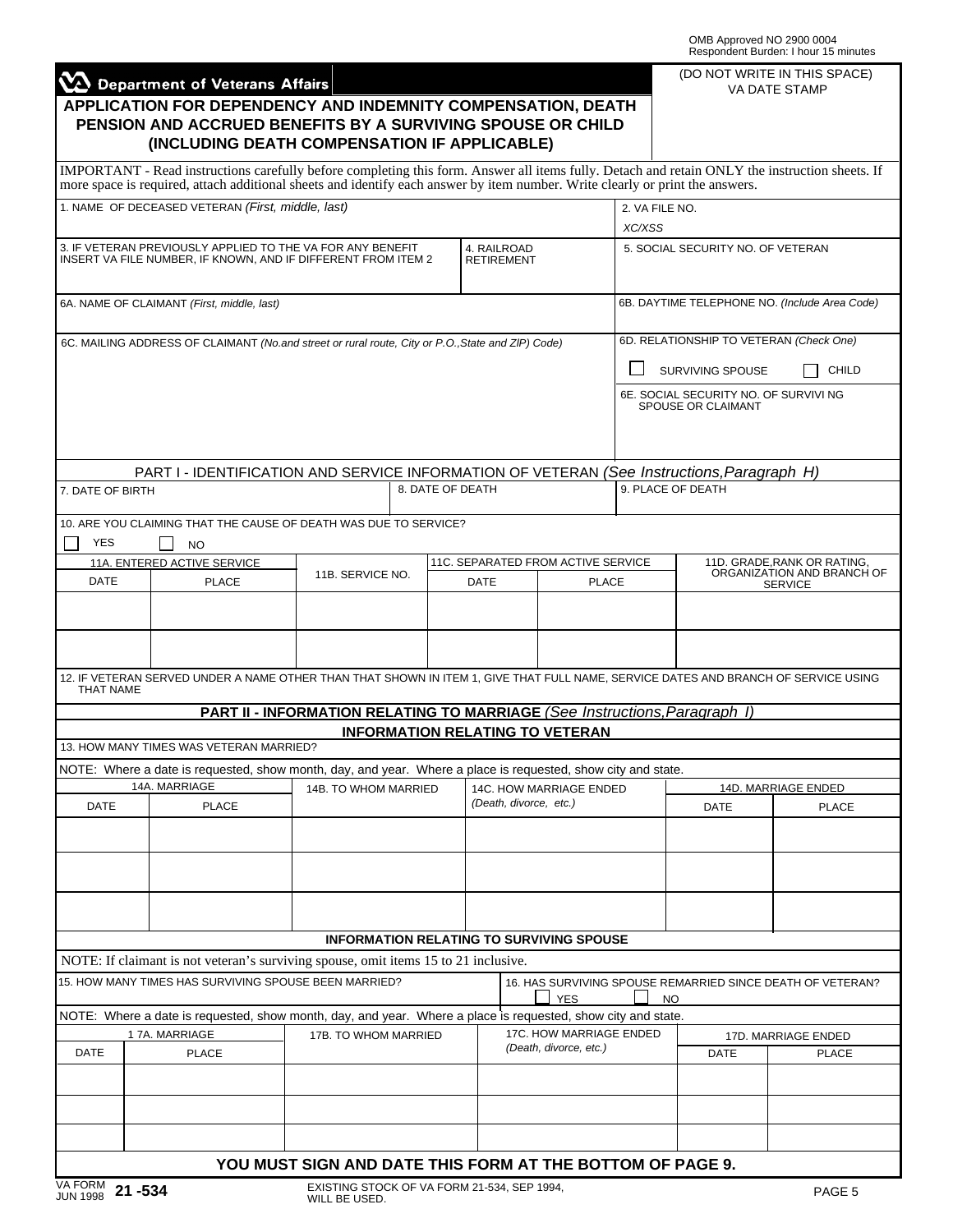|                    |                                                                                                                                                                                                                                                                                                                                                                                                                                                                                                                        |                                                 |                                                     | <b>PART II - INFORMATION RELATING TO MARRIAGE (Continued)</b>                                                                                                                                                                                               |                                          |                                           |                                |                                                      |                                     |
|--------------------|------------------------------------------------------------------------------------------------------------------------------------------------------------------------------------------------------------------------------------------------------------------------------------------------------------------------------------------------------------------------------------------------------------------------------------------------------------------------------------------------------------------------|-------------------------------------------------|-----------------------------------------------------|-------------------------------------------------------------------------------------------------------------------------------------------------------------------------------------------------------------------------------------------------------------|------------------------------------------|-------------------------------------------|--------------------------------|------------------------------------------------------|-------------------------------------|
|                    | 18. DATE OF BIRTH OF SURVIVING SPOUSE                                                                                                                                                                                                                                                                                                                                                                                                                                                                                  |                                                 |                                                     | 19. WAS A CHILD BORN OF THE SURVIVING SPOUSE'S MARRIAGE TO THE VETERAN OR WAS A CHILD<br>BORN TO THEM PRIOR TO THE SURVIVING SPOUSE'S MARRIAGE TO THE VETERAN? (Complete only if<br>the surviving spouse was married to the veteran for less than one year) |                                          |                                           |                                |                                                      |                                     |
|                    | 20. DID SURVIVING SPOUSE LIVE CONTINUOUSLY WITH THE VETERAN FROM DATE OF MARRIAGE TO DATE OF DEATH?                                                                                                                                                                                                                                                                                                                                                                                                                    |                                                 |                                                     |                                                                                                                                                                                                                                                             |                                          |                                           |                                |                                                      |                                     |
| $\Box$ YE          |                                                                                                                                                                                                                                                                                                                                                                                                                                                                                                                        | NO (If "NO," complete item 21)                  |                                                     |                                                                                                                                                                                                                                                             |                                          |                                           |                                |                                                      |                                     |
|                    | 21. CAUSE OF SEPARATION (Explain fully, giving reason, date of separation, duration, etc. If separation was by court order, attach a copy of such order)                                                                                                                                                                                                                                                                                                                                                               |                                                 |                                                     |                                                                                                                                                                                                                                                             |                                          |                                           |                                |                                                      |                                     |
|                    |                                                                                                                                                                                                                                                                                                                                                                                                                                                                                                                        |                                                 |                                                     | PART III - INFORMATION CONCERNING CHILDREN (See Instructions, Paragraph J)                                                                                                                                                                                  |                                          |                                           |                                |                                                      |                                     |
|                    | NOTE - List below the name of each child of the veteran who is (1) under 18 years of age (or under 23 years of age if attending school) or (2) of any<br>age if permanently incapable of self-support by reason of mental or physical defect. The term "child" includes an illegitimate, adopted, or stepchild of<br>the veteran as well as any child whose marriage has been terminated by divorce, annulment, or death of a spouse. If the birth of a child of a veteran is<br>expected, that fact should be stated. |                                                 |                                                     | IDENTIFICATION OF CHILDREN AND INFORMATION RELATIVE TO CUSTODY                                                                                                                                                                                              |                                          |                                           |                                |                                                      |                                     |
|                    |                                                                                                                                                                                                                                                                                                                                                                                                                                                                                                                        |                                                 | 22C. PLACE                                          |                                                                                                                                                                                                                                                             |                                          |                                           |                                | 22E. IDENTIFY (Check each applicable category)       |                                     |
|                    | 22A. NAME OF CHILD<br>(First, middle initial, last)                                                                                                                                                                                                                                                                                                                                                                                                                                                                    | 22B. DATE OF<br><b>BIRTH</b><br>(Mo., day, yr.) | OF BIRTH<br>(CITY AND<br>STATE)                     | 22D. SOCIAL SECURITY<br>NO. OF CHILD                                                                                                                                                                                                                        | <b>MARRIED</b><br>PREVI-<br><b>OUSLY</b> | <b>STEPCHILD</b><br>OR.<br><b>ADOPTED</b> | <b>ILLEGI</b><br><b>TIMATE</b> | OVER 18<br><b>ATTENDING</b><br><b>SCHOOL</b>         | <b>SERIOUSLY</b><br><b>DISABLED</b> |
|                    |                                                                                                                                                                                                                                                                                                                                                                                                                                                                                                                        |                                                 |                                                     |                                                                                                                                                                                                                                                             |                                          |                                           |                                |                                                      |                                     |
|                    |                                                                                                                                                                                                                                                                                                                                                                                                                                                                                                                        |                                                 |                                                     |                                                                                                                                                                                                                                                             |                                          |                                           |                                |                                                      |                                     |
|                    |                                                                                                                                                                                                                                                                                                                                                                                                                                                                                                                        |                                                 |                                                     |                                                                                                                                                                                                                                                             |                                          |                                           |                                |                                                      |                                     |
|                    | 23. NAME OF ANY CHILDREN NOT IN YOUR CUSTODY                                                                                                                                                                                                                                                                                                                                                                                                                                                                           |                                                 |                                                     |                                                                                                                                                                                                                                                             |                                          |                                           |                                | 24. MONTHLY AMOUNT YOU CONTRIBUTE TO CHILD'S SUPPORT |                                     |
|                    |                                                                                                                                                                                                                                                                                                                                                                                                                                                                                                                        |                                                 |                                                     | \$                                                                                                                                                                                                                                                          |                                          |                                           |                                |                                                      |                                     |
|                    |                                                                                                                                                                                                                                                                                                                                                                                                                                                                                                                        |                                                 |                                                     | \$                                                                                                                                                                                                                                                          |                                          |                                           |                                |                                                      |                                     |
|                    |                                                                                                                                                                                                                                                                                                                                                                                                                                                                                                                        |                                                 |                                                     | \$                                                                                                                                                                                                                                                          |                                          |                                           |                                |                                                      |                                     |
|                    |                                                                                                                                                                                                                                                                                                                                                                                                                                                                                                                        |                                                 |                                                     |                                                                                                                                                                                                                                                             |                                          |                                           |                                |                                                      |                                     |
|                    |                                                                                                                                                                                                                                                                                                                                                                                                                                                                                                                        |                                                 |                                                     | \$<br>PART IV - NET WORTH OF SURVIVING SPOUSE AND/OR CHILD/REN (See Instructions, Paragraph K)                                                                                                                                                              |                                          |                                           |                                |                                                      |                                     |
|                    |                                                                                                                                                                                                                                                                                                                                                                                                                                                                                                                        |                                                 |                                                     |                                                                                                                                                                                                                                                             |                                          | <b>AMOUNTS</b>                            |                                |                                                      |                                     |
|                    |                                                                                                                                                                                                                                                                                                                                                                                                                                                                                                                        |                                                 | <b>SURVIVING</b>                                    |                                                                                                                                                                                                                                                             |                                          | NAME OF CHILD/REN                         |                                |                                                      |                                     |
| <b>ITEM</b><br>NO. | <b>SOURCE</b>                                                                                                                                                                                                                                                                                                                                                                                                                                                                                                          |                                                 | SPOUSE OR<br><b>CUSTODIAN OF</b><br><b>CHILDREN</b> |                                                                                                                                                                                                                                                             |                                          |                                           |                                |                                                      |                                     |
| 25A.               | STOCKS, BONDS, BANK DEPOSITS                                                                                                                                                                                                                                                                                                                                                                                                                                                                                           |                                                 | \$                                                  | \$                                                                                                                                                                                                                                                          | \$                                       |                                           | \$                             | \$                                                   |                                     |
| 25B.               | <b>REAL ESTATE</b><br>(Do not include residence)                                                                                                                                                                                                                                                                                                                                                                                                                                                                       |                                                 | \$                                                  | \$                                                                                                                                                                                                                                                          | \$                                       |                                           | \$                             | \$                                                   |                                     |
| 25C.               | <b>OTHER</b>                                                                                                                                                                                                                                                                                                                                                                                                                                                                                                           |                                                 | \$                                                  | \$                                                                                                                                                                                                                                                          | \$                                       |                                           | \$                             | \$                                                   |                                     |
| 25D.               | <b>NET WORTH</b>                                                                                                                                                                                                                                                                                                                                                                                                                                                                                                       |                                                 | \$                                                  | \$                                                                                                                                                                                                                                                          | \$                                       |                                           | \$                             | \$                                                   |                                     |
|                    |                                                                                                                                                                                                                                                                                                                                                                                                                                                                                                                        |                                                 |                                                     | YOU MUST SIGN AND DATE THIS FORM AT THE BOTTOM OF PAGE 9.                                                                                                                                                                                                   |                                          |                                           |                                |                                                      |                                     |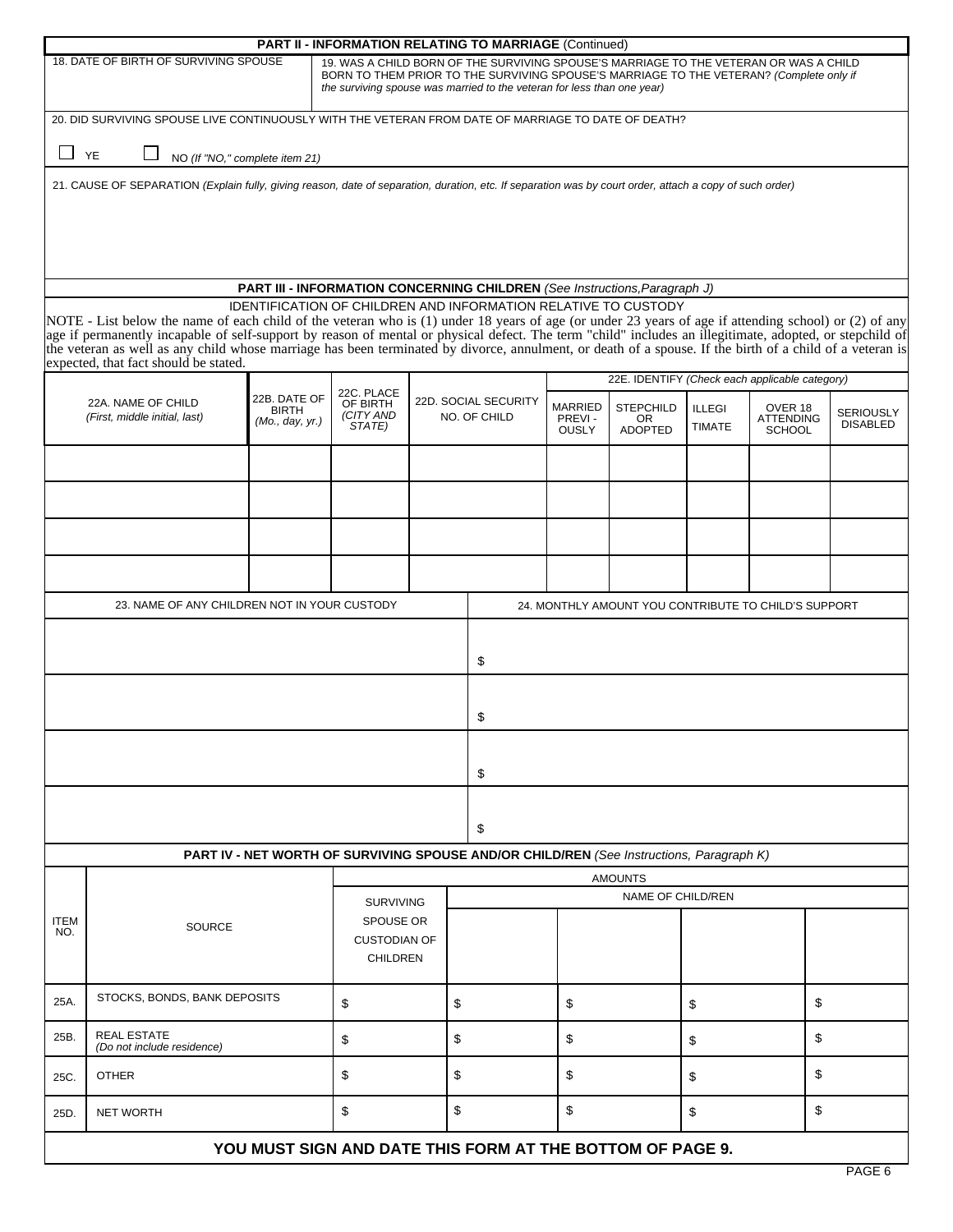|                   |                                                                                                                                                                                                                                  | PART V INCOME OF SURVIVING SPOUSE AND/OR CHILDREN AND CUSTODIAN OF CHILD/REN<br>(Important - Carefully read paragraph L of Instructions before completing this section) |             |                                  |                         |                           |                                                                 |
|-------------------|----------------------------------------------------------------------------------------------------------------------------------------------------------------------------------------------------------------------------------|-------------------------------------------------------------------------------------------------------------------------------------------------------------------------|-------------|----------------------------------|-------------------------|---------------------------|-----------------------------------------------------------------|
|                   |                                                                                                                                                                                                                                  |                                                                                                                                                                         |             | SOCIAL SECURITY                  |                         |                           |                                                                 |
|                   | 26A. HAVE YOU APPLIED FOR OR ARE YOU RECEIVING OR ENTITLED TO RECEIVE BENEFITS FROM THE SOCIAL<br>SECURITY ADMINISTRATION ON YOUR OWN BEHALF OR ON BEHALF OF A CHILD/REN IN YOUR CUSTODY?                                        |                                                                                                                                                                         |             |                                  |                         |                           | 26B. BEGINNING DATE (Month, year)                               |
| $\sqcup$          | YE<br><b>NO</b>                                                                                                                                                                                                                  |                                                                                                                                                                         |             |                                  |                         |                           |                                                                 |
|                   | <b>MONTHLY</b>                                                                                                                                                                                                                   | SURVIVING SPOUSE OR CUSTODIAN OF<br><b>CHILDREN</b>                                                                                                                     |             |                                  |                         | <b>EACH CHILD'S SHARE</b> |                                                                 |
| 26C.              | AMOUNT OF MONTHLY SOCIAL<br><b>SECURITY CHECK</b>                                                                                                                                                                                | \$                                                                                                                                                                      |             |                                  | \$                      |                           |                                                                 |
| 26D.              | ADDITIONAL MEDICARE<br><b>DEDUCTIO</b>                                                                                                                                                                                           |                                                                                                                                                                         |             |                                  |                         |                           |                                                                 |
| 26E.              | TOTAL MONTHLY BENEFITS<br>(Sum of 26C and 26D)                                                                                                                                                                                   | \$                                                                                                                                                                      |             |                                  | \$                      |                           |                                                                 |
|                   | 26F. IS SOCIAL SECURITY BASED ON YOUR OWN EMPLOYMENT?                                                                                                                                                                            |                                                                                                                                                                         |             | A RESULT OF THE VETERAN'S DEATH? |                         |                           | 26G. DO YOU EXPECT YOUR SOCIAL SECURITY BENEFITS TO INCREASE AS |
|                   | <b>YES</b><br><b>NO</b>                                                                                                                                                                                                          |                                                                                                                                                                         |             | <b>YES</b>                       | <b>NO</b>               |                           |                                                                 |
|                   | REPORT GROSS MONTHLY INCOME.BY SOURCE.INCLUDING ANY MONTHLY DEDUCTIONS FOR EACH FAMILY MEMBER                                                                                                                                    |                                                                                                                                                                         |             |                                  |                         |                           |                                                                 |
|                   |                                                                                                                                                                                                                                  |                                                                                                                                                                         |             |                                  | AMOUNT OF INCOME        |                           | <b>BEGINNING DATE</b>                                           |
|                   |                                                                                                                                                                                                                                  | <b>SURVIVIN</b>                                                                                                                                                         | <b>NAME</b> | NAME OF<br><b>NAME</b>           |                         | <b>NAME</b>               | MONTH/YEAR                                                      |
| ITE               | SOURC                                                                                                                                                                                                                            | <b>SPOUSE OR</b>                                                                                                                                                        |             |                                  |                         |                           |                                                                 |
| NO.               |                                                                                                                                                                                                                                  | <b>DIAN OF</b>                                                                                                                                                          |             |                                  |                         |                           |                                                                 |
| 27A.              | U.S. CIVIL                                                                                                                                                                                                                       |                                                                                                                                                                         | \$          | \$                               |                         | \$                        |                                                                 |
| 27B.              | <b>U.S. RAILROAD</b>                                                                                                                                                                                                             |                                                                                                                                                                         | \$          | \$                               |                         | \$                        |                                                                 |
| 27C               | <b>MILITARY</b>                                                                                                                                                                                                                  |                                                                                                                                                                         | \$          | \$                               |                         | \$                        |                                                                 |
| 27D.              | <b>BLACK LUNG</b>                                                                                                                                                                                                                |                                                                                                                                                                         | \$          | \$                               |                         | \$                        |                                                                 |
| 27E.              | SUPPLEMENTAL SECURITY<br>INCOME/PUBLIC ASSISTANCE                                                                                                                                                                                |                                                                                                                                                                         | \$          | \$                               |                         | \$                        |                                                                 |
| 27F.              | ALL OTHER INCOME (Specify<br>source - for additional space, use<br>Item 37, "Remarks")                                                                                                                                           |                                                                                                                                                                         | \$          | \$                               |                         | \$                        |                                                                 |
|                   | REPORT EXPECTED GROSS INCOME (OR ONE-TIME INCOME) FOR THE 12 MONTH PERIOD FROM DATE OF VETERAN'S DEATH OR, IF CLAIM IS<br>FILED MORE THAN 45 DAYS AFTER THE VETERAN DIED, THE 12 MONTH PERIOD FROM THE DATE THE CLAIM IS SIGNED. |                                                                                                                                                                         |             |                                  |                         |                           |                                                                 |
|                   |                                                                                                                                                                                                                                  |                                                                                                                                                                         |             |                                  | AMOUNT OF INCOME        |                           | <b>BEGINNING DATE</b>                                           |
|                   |                                                                                                                                                                                                                                  | <b>SURVIVIN</b>                                                                                                                                                         |             |                                  | <b>NAME OF CHILDREN</b> |                           | MONTH/YEAR                                                      |
| <b>ITE</b><br>NO. | SOURC                                                                                                                                                                                                                            | SPOUSE OR<br><b>DIAN OF</b>                                                                                                                                             | <b>NAME</b> | <b>NAME</b>                      |                         | <b>NAME</b>               |                                                                 |
| 28A.              | <b>EARNING</b>                                                                                                                                                                                                                   |                                                                                                                                                                         | \$          | \$                               |                         | \$                        |                                                                 |
| 28B.              | DIVIDENDS, INTEREST,                                                                                                                                                                                                             |                                                                                                                                                                         | \$          | \$                               |                         | \$                        |                                                                 |
| 28C.              | <b>LIFE</b>                                                                                                                                                                                                                      |                                                                                                                                                                         | \$          | \$                               |                         | \$                        |                                                                 |
| 28D.              | ALL OTHER INCOME (Specify<br>source - for additional space,<br>use Item 37, "Remarks")                                                                                                                                           |                                                                                                                                                                         | \$          | \$                               |                         | \$                        |                                                                 |
|                   |                                                                                                                                                                                                                                  |                                                                                                                                                                         |             |                                  |                         |                           |                                                                 |
|                   |                                                                                                                                                                                                                                  | YOU MUST SIGN AND DATE THIS FORM AT THE BOTTOM OF PAGE 9.                                                                                                               |             |                                  |                         |                           |                                                                 |
|                   | VA FORM 21 -534                                                                                                                                                                                                                  |                                                                                                                                                                         |             |                                  |                         |                           | PAGE 7                                                          |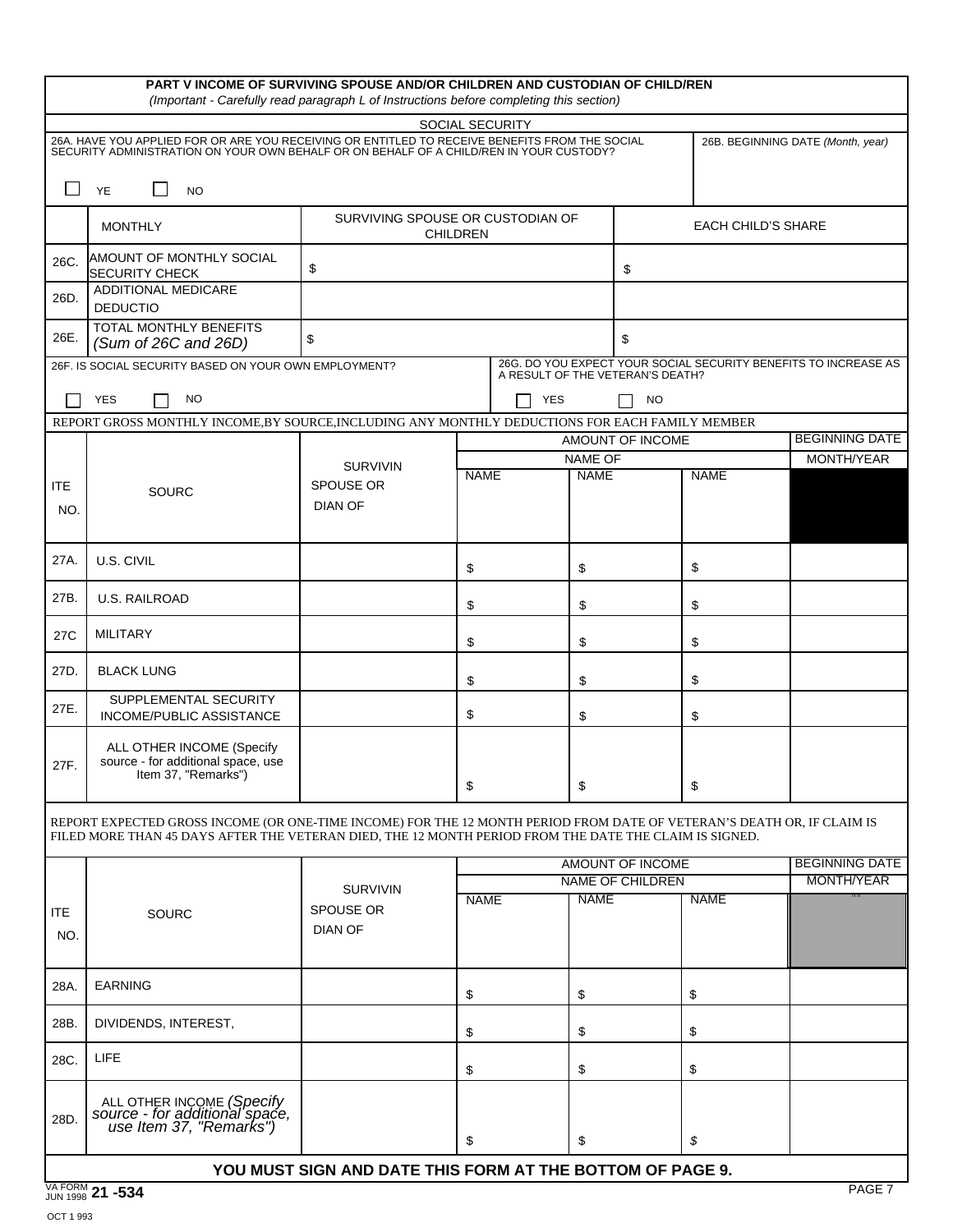| NOTE: Your income may be reduced by the amount of unreimbursed expenses of the veteran's or his/her child's last illness and burial and the veteran's just debts which<br>were paid by you. Be sure to report any reimbursement received on these expenses or debts. See paragraph N of instructions for reporting payments and reimbursements<br>29B. TOTAL AMT. OF<br>29A. NAME AND ADDRESS OF PERSON<br>29C. NATURE OF EXPENSE<br>29D. DATE PAID<br><b>EXPENSE OR DEBT</b><br>OR DEBT<br>YOU<br>TO WHOM PAID<br>\$<br>\$<br>\$<br>\$<br>\$<br>\$<br>\$<br>\$<br>\$<br>\$<br>\$<br>\$<br>PART VII - MISCELLANEOUS INFORMATION<br>30. HAS A SURVIVING SPOUSE OR CHILD FILED A CLAIM FOR COMPENSATION FROM THE OFFICE OF WORKER'S COMPENSATION PROGRAMS BECAUSE OF<br>DEATH OF VETERAN ON WHOSE SERVICE THIS CLAIM IS FILED?<br>YES<br><b>NO</b><br>31. IS A CLAIM OR COURT ACTION PENDING OR HAS A COURT DECREE AWARDING DAMAGES ON A SETTLEMENT OR COMPROMISE OF A CLAIM BASED ON<br>THE DEATH OF THE VETERAN BEEN MADE?<br>NO (If "YES," explain In Item 37, "Remarks")<br><b>YES</b><br>32. IS A CLAIM FOR SURVIVOR BENEFIT PLAN (SBP) ANNUITY FROM A SERVICE DEPARTMENT PENDING OR HAS AN AWARD OF THE SBP ANNUITY BEEN MADE<br>BASED ON THE DEATH OF THE VETERAN?<br>NO (If "YES," explain in Item 37, "Remarks")<br>YES<br>33A. HAS THE SURVIVING SPOUSE OR CHILD FILED A CLAIM<br>33C. RELATIONSHIP TO CLAIMANT<br>33B. NAME OF PERSON ON WHOSE SERVICE CLAIM<br>PREVIOUSLY WITH THE VA?<br>WAS MADE<br>(If "YES, complete Items 33B<br>through 35 inclusive)<br><b>YES</b><br>NO.<br>35. OFFICE WHERE CLAIM WAS FILED (City and state)<br>36B. DOES MEDICAID COVER ALL OR PART OF YOUR NURSING HOME COSTS?<br>36A. ARE YOU NOW A PATIENT IN A NURSING HOME?<br><b>YES</b><br>$\mathsf{L}$<br>NO (If "YES," give the name and address of nursing home in Item 37, "Remarks")<br>NO (If "YES", complete Item 36B)<br>YES<br>37. REMARKS (If additional space is needed, attach separate sheet) |                                  | <b>PART VI - DEDUCTIBLE EXPENSES</b> |  |                     |
|-------------------------------------------------------------------------------------------------------------------------------------------------------------------------------------------------------------------------------------------------------------------------------------------------------------------------------------------------------------------------------------------------------------------------------------------------------------------------------------------------------------------------------------------------------------------------------------------------------------------------------------------------------------------------------------------------------------------------------------------------------------------------------------------------------------------------------------------------------------------------------------------------------------------------------------------------------------------------------------------------------------------------------------------------------------------------------------------------------------------------------------------------------------------------------------------------------------------------------------------------------------------------------------------------------------------------------------------------------------------------------------------------------------------------------------------------------------------------------------------------------------------------------------------------------------------------------------------------------------------------------------------------------------------------------------------------------------------------------------------------------------------------------------------------------------------------------------------------------------------------------------------------------------------------------------------------------------------------------------------------------|----------------------------------|--------------------------------------|--|---------------------|
|                                                                                                                                                                                                                                                                                                                                                                                                                                                                                                                                                                                                                                                                                                                                                                                                                                                                                                                                                                                                                                                                                                                                                                                                                                                                                                                                                                                                                                                                                                                                                                                                                                                                                                                                                                                                                                                                                                                                                                                                       | made after filing of your claim. |                                      |  |                     |
|                                                                                                                                                                                                                                                                                                                                                                                                                                                                                                                                                                                                                                                                                                                                                                                                                                                                                                                                                                                                                                                                                                                                                                                                                                                                                                                                                                                                                                                                                                                                                                                                                                                                                                                                                                                                                                                                                                                                                                                                       |                                  |                                      |  | 29E. AMOUNT PAID BY |
|                                                                                                                                                                                                                                                                                                                                                                                                                                                                                                                                                                                                                                                                                                                                                                                                                                                                                                                                                                                                                                                                                                                                                                                                                                                                                                                                                                                                                                                                                                                                                                                                                                                                                                                                                                                                                                                                                                                                                                                                       |                                  |                                      |  |                     |
|                                                                                                                                                                                                                                                                                                                                                                                                                                                                                                                                                                                                                                                                                                                                                                                                                                                                                                                                                                                                                                                                                                                                                                                                                                                                                                                                                                                                                                                                                                                                                                                                                                                                                                                                                                                                                                                                                                                                                                                                       |                                  |                                      |  |                     |
|                                                                                                                                                                                                                                                                                                                                                                                                                                                                                                                                                                                                                                                                                                                                                                                                                                                                                                                                                                                                                                                                                                                                                                                                                                                                                                                                                                                                                                                                                                                                                                                                                                                                                                                                                                                                                                                                                                                                                                                                       |                                  |                                      |  |                     |
|                                                                                                                                                                                                                                                                                                                                                                                                                                                                                                                                                                                                                                                                                                                                                                                                                                                                                                                                                                                                                                                                                                                                                                                                                                                                                                                                                                                                                                                                                                                                                                                                                                                                                                                                                                                                                                                                                                                                                                                                       |                                  |                                      |  |                     |
|                                                                                                                                                                                                                                                                                                                                                                                                                                                                                                                                                                                                                                                                                                                                                                                                                                                                                                                                                                                                                                                                                                                                                                                                                                                                                                                                                                                                                                                                                                                                                                                                                                                                                                                                                                                                                                                                                                                                                                                                       |                                  |                                      |  |                     |
|                                                                                                                                                                                                                                                                                                                                                                                                                                                                                                                                                                                                                                                                                                                                                                                                                                                                                                                                                                                                                                                                                                                                                                                                                                                                                                                                                                                                                                                                                                                                                                                                                                                                                                                                                                                                                                                                                                                                                                                                       |                                  |                                      |  |                     |
|                                                                                                                                                                                                                                                                                                                                                                                                                                                                                                                                                                                                                                                                                                                                                                                                                                                                                                                                                                                                                                                                                                                                                                                                                                                                                                                                                                                                                                                                                                                                                                                                                                                                                                                                                                                                                                                                                                                                                                                                       |                                  |                                      |  |                     |
|                                                                                                                                                                                                                                                                                                                                                                                                                                                                                                                                                                                                                                                                                                                                                                                                                                                                                                                                                                                                                                                                                                                                                                                                                                                                                                                                                                                                                                                                                                                                                                                                                                                                                                                                                                                                                                                                                                                                                                                                       |                                  |                                      |  |                     |
|                                                                                                                                                                                                                                                                                                                                                                                                                                                                                                                                                                                                                                                                                                                                                                                                                                                                                                                                                                                                                                                                                                                                                                                                                                                                                                                                                                                                                                                                                                                                                                                                                                                                                                                                                                                                                                                                                                                                                                                                       |                                  |                                      |  |                     |
|                                                                                                                                                                                                                                                                                                                                                                                                                                                                                                                                                                                                                                                                                                                                                                                                                                                                                                                                                                                                                                                                                                                                                                                                                                                                                                                                                                                                                                                                                                                                                                                                                                                                                                                                                                                                                                                                                                                                                                                                       |                                  |                                      |  |                     |
|                                                                                                                                                                                                                                                                                                                                                                                                                                                                                                                                                                                                                                                                                                                                                                                                                                                                                                                                                                                                                                                                                                                                                                                                                                                                                                                                                                                                                                                                                                                                                                                                                                                                                                                                                                                                                                                                                                                                                                                                       |                                  |                                      |  |                     |
|                                                                                                                                                                                                                                                                                                                                                                                                                                                                                                                                                                                                                                                                                                                                                                                                                                                                                                                                                                                                                                                                                                                                                                                                                                                                                                                                                                                                                                                                                                                                                                                                                                                                                                                                                                                                                                                                                                                                                                                                       |                                  |                                      |  |                     |
|                                                                                                                                                                                                                                                                                                                                                                                                                                                                                                                                                                                                                                                                                                                                                                                                                                                                                                                                                                                                                                                                                                                                                                                                                                                                                                                                                                                                                                                                                                                                                                                                                                                                                                                                                                                                                                                                                                                                                                                                       |                                  |                                      |  |                     |
|                                                                                                                                                                                                                                                                                                                                                                                                                                                                                                                                                                                                                                                                                                                                                                                                                                                                                                                                                                                                                                                                                                                                                                                                                                                                                                                                                                                                                                                                                                                                                                                                                                                                                                                                                                                                                                                                                                                                                                                                       |                                  |                                      |  |                     |
|                                                                                                                                                                                                                                                                                                                                                                                                                                                                                                                                                                                                                                                                                                                                                                                                                                                                                                                                                                                                                                                                                                                                                                                                                                                                                                                                                                                                                                                                                                                                                                                                                                                                                                                                                                                                                                                                                                                                                                                                       |                                  |                                      |  |                     |
|                                                                                                                                                                                                                                                                                                                                                                                                                                                                                                                                                                                                                                                                                                                                                                                                                                                                                                                                                                                                                                                                                                                                                                                                                                                                                                                                                                                                                                                                                                                                                                                                                                                                                                                                                                                                                                                                                                                                                                                                       |                                  |                                      |  |                     |
|                                                                                                                                                                                                                                                                                                                                                                                                                                                                                                                                                                                                                                                                                                                                                                                                                                                                                                                                                                                                                                                                                                                                                                                                                                                                                                                                                                                                                                                                                                                                                                                                                                                                                                                                                                                                                                                                                                                                                                                                       |                                  |                                      |  |                     |
|                                                                                                                                                                                                                                                                                                                                                                                                                                                                                                                                                                                                                                                                                                                                                                                                                                                                                                                                                                                                                                                                                                                                                                                                                                                                                                                                                                                                                                                                                                                                                                                                                                                                                                                                                                                                                                                                                                                                                                                                       |                                  |                                      |  |                     |
|                                                                                                                                                                                                                                                                                                                                                                                                                                                                                                                                                                                                                                                                                                                                                                                                                                                                                                                                                                                                                                                                                                                                                                                                                                                                                                                                                                                                                                                                                                                                                                                                                                                                                                                                                                                                                                                                                                                                                                                                       |                                  |                                      |  |                     |
|                                                                                                                                                                                                                                                                                                                                                                                                                                                                                                                                                                                                                                                                                                                                                                                                                                                                                                                                                                                                                                                                                                                                                                                                                                                                                                                                                                                                                                                                                                                                                                                                                                                                                                                                                                                                                                                                                                                                                                                                       |                                  |                                      |  |                     |
|                                                                                                                                                                                                                                                                                                                                                                                                                                                                                                                                                                                                                                                                                                                                                                                                                                                                                                                                                                                                                                                                                                                                                                                                                                                                                                                                                                                                                                                                                                                                                                                                                                                                                                                                                                                                                                                                                                                                                                                                       |                                  |                                      |  |                     |
|                                                                                                                                                                                                                                                                                                                                                                                                                                                                                                                                                                                                                                                                                                                                                                                                                                                                                                                                                                                                                                                                                                                                                                                                                                                                                                                                                                                                                                                                                                                                                                                                                                                                                                                                                                                                                                                                                                                                                                                                       |                                  |                                      |  |                     |
|                                                                                                                                                                                                                                                                                                                                                                                                                                                                                                                                                                                                                                                                                                                                                                                                                                                                                                                                                                                                                                                                                                                                                                                                                                                                                                                                                                                                                                                                                                                                                                                                                                                                                                                                                                                                                                                                                                                                                                                                       | 34. VA FILE NO.                  |                                      |  |                     |
|                                                                                                                                                                                                                                                                                                                                                                                                                                                                                                                                                                                                                                                                                                                                                                                                                                                                                                                                                                                                                                                                                                                                                                                                                                                                                                                                                                                                                                                                                                                                                                                                                                                                                                                                                                                                                                                                                                                                                                                                       |                                  |                                      |  |                     |
|                                                                                                                                                                                                                                                                                                                                                                                                                                                                                                                                                                                                                                                                                                                                                                                                                                                                                                                                                                                                                                                                                                                                                                                                                                                                                                                                                                                                                                                                                                                                                                                                                                                                                                                                                                                                                                                                                                                                                                                                       |                                  |                                      |  |                     |
|                                                                                                                                                                                                                                                                                                                                                                                                                                                                                                                                                                                                                                                                                                                                                                                                                                                                                                                                                                                                                                                                                                                                                                                                                                                                                                                                                                                                                                                                                                                                                                                                                                                                                                                                                                                                                                                                                                                                                                                                       |                                  |                                      |  |                     |
|                                                                                                                                                                                                                                                                                                                                                                                                                                                                                                                                                                                                                                                                                                                                                                                                                                                                                                                                                                                                                                                                                                                                                                                                                                                                                                                                                                                                                                                                                                                                                                                                                                                                                                                                                                                                                                                                                                                                                                                                       |                                  |                                      |  |                     |
|                                                                                                                                                                                                                                                                                                                                                                                                                                                                                                                                                                                                                                                                                                                                                                                                                                                                                                                                                                                                                                                                                                                                                                                                                                                                                                                                                                                                                                                                                                                                                                                                                                                                                                                                                                                                                                                                                                                                                                                                       |                                  |                                      |  |                     |
|                                                                                                                                                                                                                                                                                                                                                                                                                                                                                                                                                                                                                                                                                                                                                                                                                                                                                                                                                                                                                                                                                                                                                                                                                                                                                                                                                                                                                                                                                                                                                                                                                                                                                                                                                                                                                                                                                                                                                                                                       |                                  |                                      |  |                     |
|                                                                                                                                                                                                                                                                                                                                                                                                                                                                                                                                                                                                                                                                                                                                                                                                                                                                                                                                                                                                                                                                                                                                                                                                                                                                                                                                                                                                                                                                                                                                                                                                                                                                                                                                                                                                                                                                                                                                                                                                       |                                  |                                      |  |                     |
|                                                                                                                                                                                                                                                                                                                                                                                                                                                                                                                                                                                                                                                                                                                                                                                                                                                                                                                                                                                                                                                                                                                                                                                                                                                                                                                                                                                                                                                                                                                                                                                                                                                                                                                                                                                                                                                                                                                                                                                                       |                                  |                                      |  |                     |
|                                                                                                                                                                                                                                                                                                                                                                                                                                                                                                                                                                                                                                                                                                                                                                                                                                                                                                                                                                                                                                                                                                                                                                                                                                                                                                                                                                                                                                                                                                                                                                                                                                                                                                                                                                                                                                                                                                                                                                                                       |                                  |                                      |  |                     |
|                                                                                                                                                                                                                                                                                                                                                                                                                                                                                                                                                                                                                                                                                                                                                                                                                                                                                                                                                                                                                                                                                                                                                                                                                                                                                                                                                                                                                                                                                                                                                                                                                                                                                                                                                                                                                                                                                                                                                                                                       |                                  |                                      |  |                     |
|                                                                                                                                                                                                                                                                                                                                                                                                                                                                                                                                                                                                                                                                                                                                                                                                                                                                                                                                                                                                                                                                                                                                                                                                                                                                                                                                                                                                                                                                                                                                                                                                                                                                                                                                                                                                                                                                                                                                                                                                       |                                  |                                      |  |                     |
|                                                                                                                                                                                                                                                                                                                                                                                                                                                                                                                                                                                                                                                                                                                                                                                                                                                                                                                                                                                                                                                                                                                                                                                                                                                                                                                                                                                                                                                                                                                                                                                                                                                                                                                                                                                                                                                                                                                                                                                                       |                                  |                                      |  |                     |
|                                                                                                                                                                                                                                                                                                                                                                                                                                                                                                                                                                                                                                                                                                                                                                                                                                                                                                                                                                                                                                                                                                                                                                                                                                                                                                                                                                                                                                                                                                                                                                                                                                                                                                                                                                                                                                                                                                                                                                                                       |                                  |                                      |  |                     |
|                                                                                                                                                                                                                                                                                                                                                                                                                                                                                                                                                                                                                                                                                                                                                                                                                                                                                                                                                                                                                                                                                                                                                                                                                                                                                                                                                                                                                                                                                                                                                                                                                                                                                                                                                                                                                                                                                                                                                                                                       |                                  |                                      |  |                     |
|                                                                                                                                                                                                                                                                                                                                                                                                                                                                                                                                                                                                                                                                                                                                                                                                                                                                                                                                                                                                                                                                                                                                                                                                                                                                                                                                                                                                                                                                                                                                                                                                                                                                                                                                                                                                                                                                                                                                                                                                       |                                  |                                      |  |                     |
|                                                                                                                                                                                                                                                                                                                                                                                                                                                                                                                                                                                                                                                                                                                                                                                                                                                                                                                                                                                                                                                                                                                                                                                                                                                                                                                                                                                                                                                                                                                                                                                                                                                                                                                                                                                                                                                                                                                                                                                                       |                                  |                                      |  |                     |
|                                                                                                                                                                                                                                                                                                                                                                                                                                                                                                                                                                                                                                                                                                                                                                                                                                                                                                                                                                                                                                                                                                                                                                                                                                                                                                                                                                                                                                                                                                                                                                                                                                                                                                                                                                                                                                                                                                                                                                                                       |                                  |                                      |  |                     |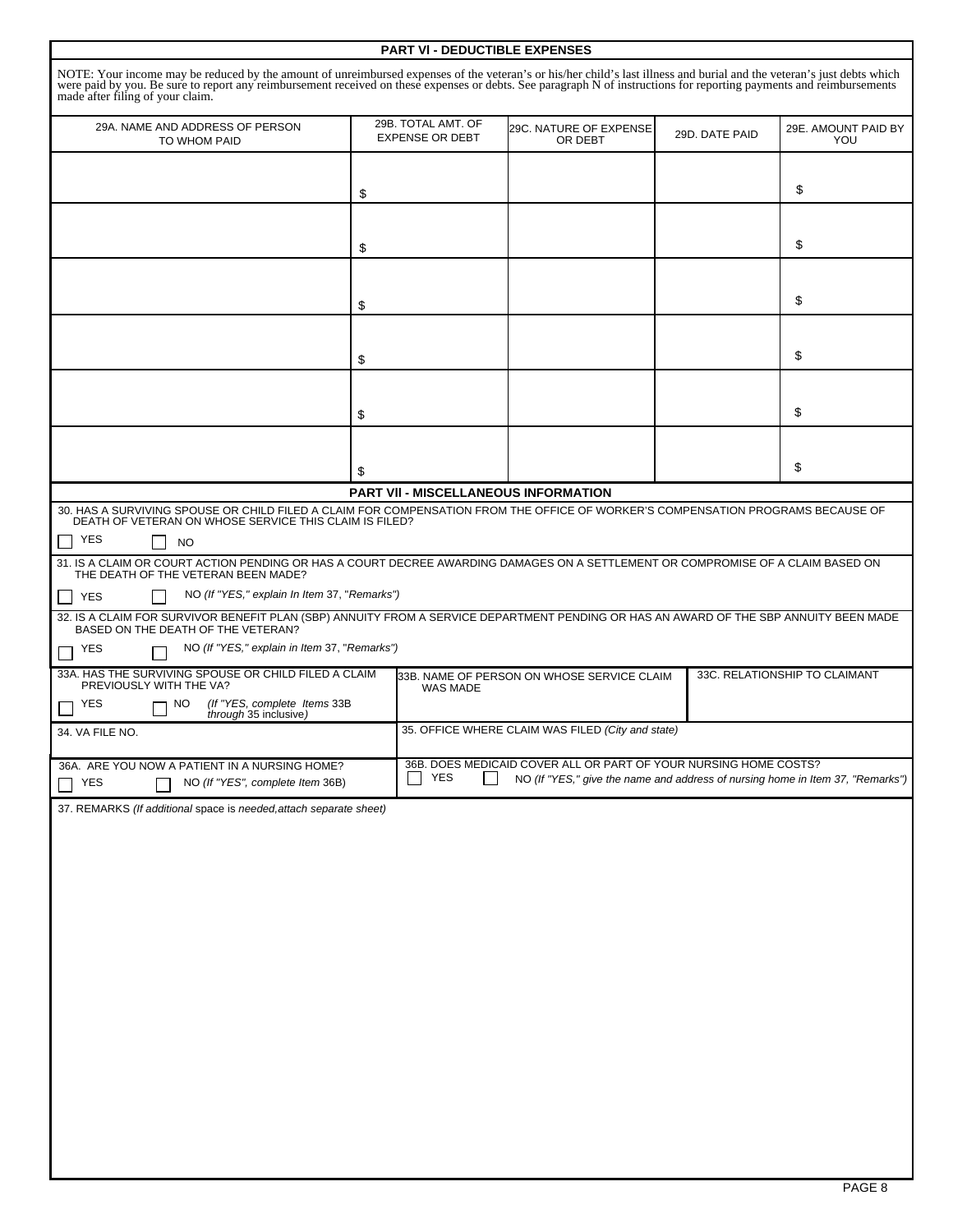|                                                                                                                                                                                                                                                                                                                    | PART VIII - DIRECT DEPOSIT INFORMATION                                                                                                                                                                                                                                                                                                                                                                                                                                                 |
|--------------------------------------------------------------------------------------------------------------------------------------------------------------------------------------------------------------------------------------------------------------------------------------------------------------------|----------------------------------------------------------------------------------------------------------------------------------------------------------------------------------------------------------------------------------------------------------------------------------------------------------------------------------------------------------------------------------------------------------------------------------------------------------------------------------------|
|                                                                                                                                                                                                                                                                                                                    | All Federal payments made to a person who applied and became eligible for benefit payments after July 26, 1996, must be made by electronic funds transfer<br>(EFT). This requirement cannot be waived by the VA unless you certify that you do not have an account with a financial institution or an authorized payment<br>agent. VA payments to you will be made EFT unless you certify that you do not have an account with a financial institution or an authorized payment agent. |
| <b>CHECKING</b>                                                                                                                                                                                                                                                                                                    | I CERTIFY THAT I DO NOT HAVE AN ACCOUNT WITH A FINANCIAL INSTITUTION OR CERTIFIED PAYMENT AGENT                                                                                                                                                                                                                                                                                                                                                                                        |
| <b>SAVINGS</b><br><b>ACCOUNT NUMBER</b>                                                                                                                                                                                                                                                                            |                                                                                                                                                                                                                                                                                                                                                                                                                                                                                        |
|                                                                                                                                                                                                                                                                                                                    |                                                                                                                                                                                                                                                                                                                                                                                                                                                                                        |
| Please attach a voided personal check or deposit slip or provide all of the following information:<br>38. ACCOUNT NUMBER - PLEASE CHECK THE APPROPRIATE BOX AND PROVIDE THAT ACCOUNT NUMBER, IF APPLICABLE<br>39. NAME OF FINANCIAL INSTITUTION<br>40. ROUTING OR TRANSIT NUMBER<br>such information confidential. | CERTIFICATION AND AUTHORIZATION FOR RELEASE OF INFORMATION - I CERTIFY THAT the foregoing statements are true and complete to the best<br>of my knowledge and belief. I CONSENT THAT any physician, surgeon, dentist, or hospital that has treated or examined me for any purpose, or that I have<br>consulted professionally, may furnish to the DEPARTMENT OF VETERANS AFFAIRS any information about myself, and I waive any privilege which renders                                 |
|                                                                                                                                                                                                                                                                                                                    | 41B. EVENING TELEPHONE NO. (Include Area Code)                                                                                                                                                                                                                                                                                                                                                                                                                                         |
|                                                                                                                                                                                                                                                                                                                    | 43. DATE SIGNED                                                                                                                                                                                                                                                                                                                                                                                                                                                                        |
|                                                                                                                                                                                                                                                                                                                    | WITNESS TO SIGNATURE OF CLAIMANT IF MADE BY "X" MARK                                                                                                                                                                                                                                                                                                                                                                                                                                   |
| addresses of the witnesses must be shown.                                                                                                                                                                                                                                                                          | NOTE: Signature made by mark must be witnessed by two persons to whom the person making the statement is personally known. The signature and printed names and                                                                                                                                                                                                                                                                                                                         |
| 41A. DAYTIME TELEPHONE NO. (Include Area Code)<br>42. SIGNATURE OF CLAIMANT, CUSTODIAN OR GUARDIAN<br>44A. SIGNATURE AND PRINTED NAME OF WITNESS                                                                                                                                                                   | 44B. ADDRESS OF WITNESS                                                                                                                                                                                                                                                                                                                                                                                                                                                                |

37. REMARKS (Continued)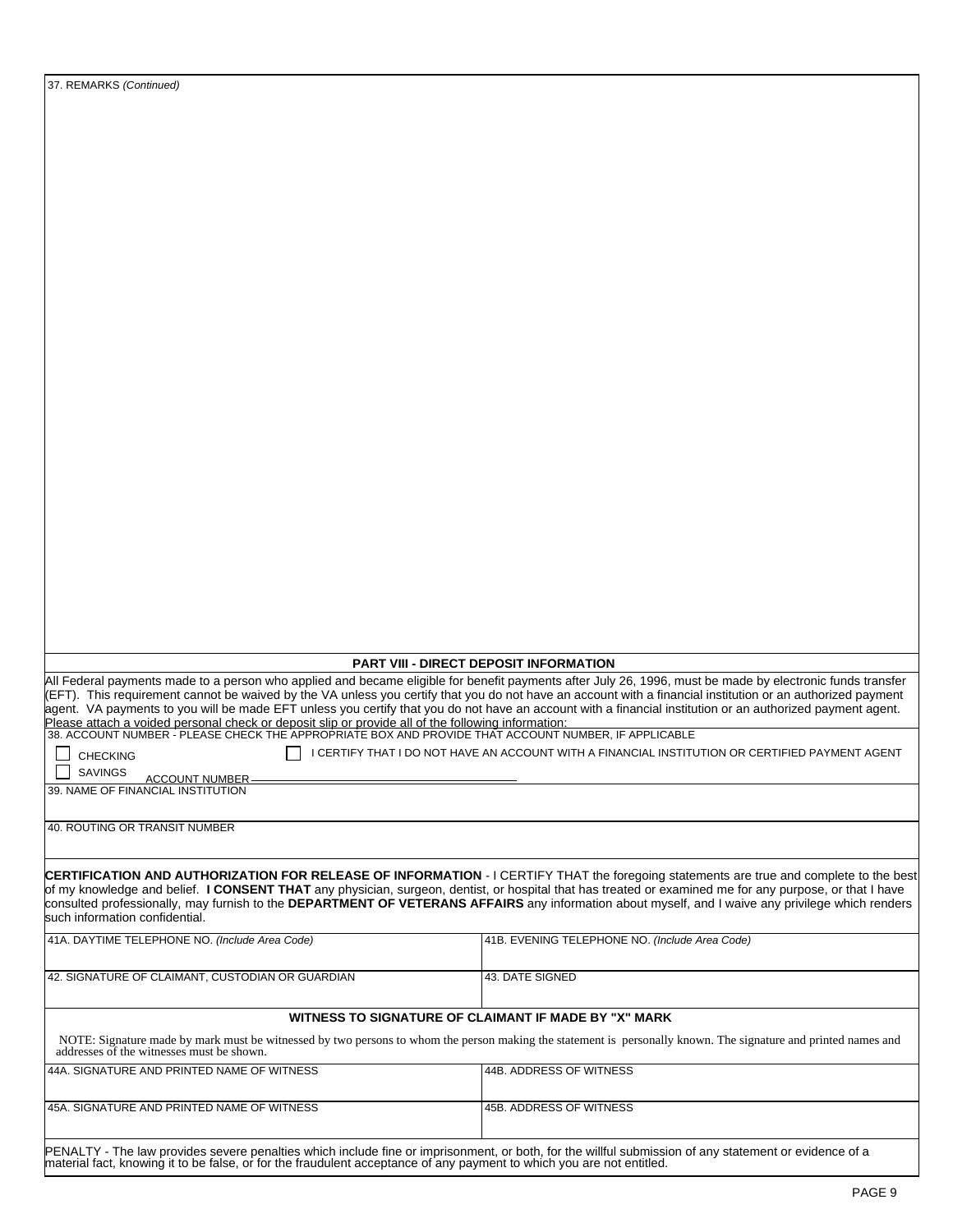|                                                                                                                          |                 |                 |                                                                                                                                                                                                                                            |                  |                 | OMB Approved No. 0960-0062                                                                                                                                                                                                                                                                                                                        |
|--------------------------------------------------------------------------------------------------------------------------|-----------------|-----------------|--------------------------------------------------------------------------------------------------------------------------------------------------------------------------------------------------------------------------------------------|------------------|-----------------|---------------------------------------------------------------------------------------------------------------------------------------------------------------------------------------------------------------------------------------------------------------------------------------------------------------------------------------------------|
| <b>DEPARTMENT OF</b><br><b>HEALTH AND</b><br><b>HUMAN</b><br><b>SERVICES</b>                                             |                 |                 | SOCIAL SECURITY ADMINISTRATION<br><b>APPLICATION FOR SURVIVORS BENEFITS</b><br>(PAYABLE UNDER TITLE II OF THE SOCIAL SECURITY ACT) IMPORTANT- Read<br>instructions before completing form. Detach<br>and retain ONLY the instruction sheet |                  |                 | (DO NOT WRITE IN THIS SPACE) VA<br>DATE STAMP                                                                                                                                                                                                                                                                                                     |
| 1. FIRST NAME - MIDDLE NAME - LAST NAME OF VETERAN (Type or print)                                                       |                 |                 |                                                                                                                                                                                                                                            | 2. DATE OF DEATH |                 |                                                                                                                                                                                                                                                                                                                                                   |
| NOTE: If the veteran's Social Security No. is unknown complete Items 4, 5, 6 and 7 about veteran.                        |                 |                 |                                                                                                                                                                                                                                            |                  |                 |                                                                                                                                                                                                                                                                                                                                                   |
| 3. SOCIAL SECURITY NO. OF VETERAN 4. DATE OF BIRTH                                                                       |                 |                 | 5. PLACE OF BIRTH                                                                                                                                                                                                                          |                  |                 |                                                                                                                                                                                                                                                                                                                                                   |
| 6. NAME OF FATHER                                                                                                        |                 |                 | 7. MAIDEN NAME OF MOTHER                                                                                                                                                                                                                   |                  | <b>YES</b>      | 8. DID THE VETERAN WORK IN THE RAILROAD<br>INDUSTRY AT ANY TIME AFTER 1936?<br><b>NO</b>                                                                                                                                                                                                                                                          |
| WWII, Philippine or Filipino or Allied country military service. If additional space is needed, attach a separate sheet. |                 |                 |                                                                                                                                                                                                                                            |                  |                 | NOTE: The following information should be furnished for each period of the veteran's active service (regular or reserves) after September 7, 1939, in the military<br>service of the United States or service as a commissioned officer in the Public Health Service or the National Oceanic and Atmospheric Administration or during             |
| 9A. DATE ENTERED ACTIVE SERVICE                                                                                          |                 | 9B. SERVICE NO. | 9C. DATE SEPARATED FROM ACTIVE                                                                                                                                                                                                             | <b>SERVICE</b>   |                 | 9D. GRADE, RANK, OR RATING, ORGANIZATION AND<br><b>BRANCH OF SERVICE</b>                                                                                                                                                                                                                                                                          |
|                                                                                                                          |                 |                 |                                                                                                                                                                                                                                            |                  |                 |                                                                                                                                                                                                                                                                                                                                                   |
|                                                                                                                          |                 |                 |                                                                                                                                                                                                                                            |                  |                 |                                                                                                                                                                                                                                                                                                                                                   |
| 10. RELATIONSHIP OF APPLICANT TO VETERAN<br><b>SURVIVING SPOUSE</b>                                                      | CHILD           | PARENT          | 11. DATE OF BIRTH OF APPLICANT                                                                                                                                                                                                             |                  | 12. VA FILE NO. |                                                                                                                                                                                                                                                                                                                                                   |
| handicapped (18 or over and disability been before age 22).                                                              |                 |                 |                                                                                                                                                                                                                                            |                  |                 | CHILDREN: Show name of surviving children (including natural children, adopted children and stepchildren) or dependent grandchildren (Including<br>stepgrandchildren) who at any time since the veteran died, were unmarried and (a) under age 18; (b) age 18 to 19 and attending secondary school; (c) disabled or                               |
| 13A.                                                                                                                     |                 |                 | 13B.                                                                                                                                                                                                                                       |                  |                 |                                                                                                                                                                                                                                                                                                                                                   |
|                                                                                                                          |                 |                 |                                                                                                                                                                                                                                            |                  |                 |                                                                                                                                                                                                                                                                                                                                                   |
| 13C.                                                                                                                     |                 |                 | 13D.                                                                                                                                                                                                                                       |                  |                 |                                                                                                                                                                                                                                                                                                                                                   |
| is true.                                                                                                                 |                 |                 |                                                                                                                                                                                                                                            |                  |                 | I know that anyone who makes or causes to be made a false statement or representation of a material fact in an application or for use in determining a right to payment<br>under the Social Security Act commits a crime punishable under Federal law by fine, imprisonment, or both. I affirm that all information I have given in this document |
| 14. DATE (Month, day, year)                                                                                              |                 | SIGN D          | 15. SIGNATURE OF APPLICANT /First name. middle Initial, last name) (Sign in ink)                                                                                                                                                           |                  |                 |                                                                                                                                                                                                                                                                                                                                                   |
| 16. MAILING ADDRESS OF APPLICANT (No. and street or rural route, city or P.O., State and ZIP Code)                       |                 | <b>HERE</b>     |                                                                                                                                                                                                                                            |                  |                 | 17. TELEPHONE NO. (Include Area Code)                                                                                                                                                                                                                                                                                                             |
|                                                                                                                          |                 |                 | WITNESSES REQUIRED ONLY IF SIGNATURE OF APPLICANT IS MADE BY "X" MARK ABOVE                                                                                                                                                                |                  |                 |                                                                                                                                                                                                                                                                                                                                                   |
| 18A. SIGNATURE OF WITNESS                                                                                                |                 |                 |                                                                                                                                                                                                                                            |                  |                 | 18B. ADDRESS OF WITNESS (No.and street, city, State and ZIP Code)                                                                                                                                                                                                                                                                                 |
| 19A. SIGNATURE OF WITNESS                                                                                                |                 |                 |                                                                                                                                                                                                                                            |                  |                 | 19B. ADDRESS OF WITNESS (No.and street, city, State and ZIP Code)                                                                                                                                                                                                                                                                                 |
|                                                                                                                          |                 |                 | ITEMS BELOW TO BE COMPLETED BY THE DEPARTMENT OF VETERANS AFFAIRS Use reverse for "Remarks"                                                                                                                                                |                  |                 |                                                                                                                                                                                                                                                                                                                                                   |
| 20. PROOFS RECEIVED                                                                                                      |                 |                 |                                                                                                                                                                                                                                            |                  |                 | 21. PROOFS REQUESTED FROM CLAIMANT OR OTHER (Specify)                                                                                                                                                                                                                                                                                             |
| $\Box$ DEATH                                                                                                             | <b>MARRIAGE</b> |                 |                                                                                                                                                                                                                                            | <b>DEATH</b>     | <b>MARRIAGE</b> |                                                                                                                                                                                                                                                                                                                                                   |
|                                                                                                                          |                 | (NAME)          | $\Box$                                                                                                                                                                                                                                     | AGE              |                 | (NAME)                                                                                                                                                                                                                                                                                                                                            |
| $\Box$ AGE<br>OTHER (Specify)                                                                                            |                 | (NAME)          |                                                                                                                                                                                                                                            | OTHER (Specify)  |                 | (NAME)                                                                                                                                                                                                                                                                                                                                            |
|                                                                                                                          |                 | (NAME)          |                                                                                                                                                                                                                                            |                  |                 | (NAME)                                                                                                                                                                                                                                                                                                                                            |
|                                                                                                                          |                 |                 |                                                                                                                                                                                                                                            |                  |                 |                                                                                                                                                                                                                                                                                                                                                   |
| 22. DATE                                                                                                                 |                 |                 | 23. NAME AND ADDRESS OF TRANSMITTING VA OFFICE                                                                                                                                                                                             |                  |                 |                                                                                                                                                                                                                                                                                                                                                   |